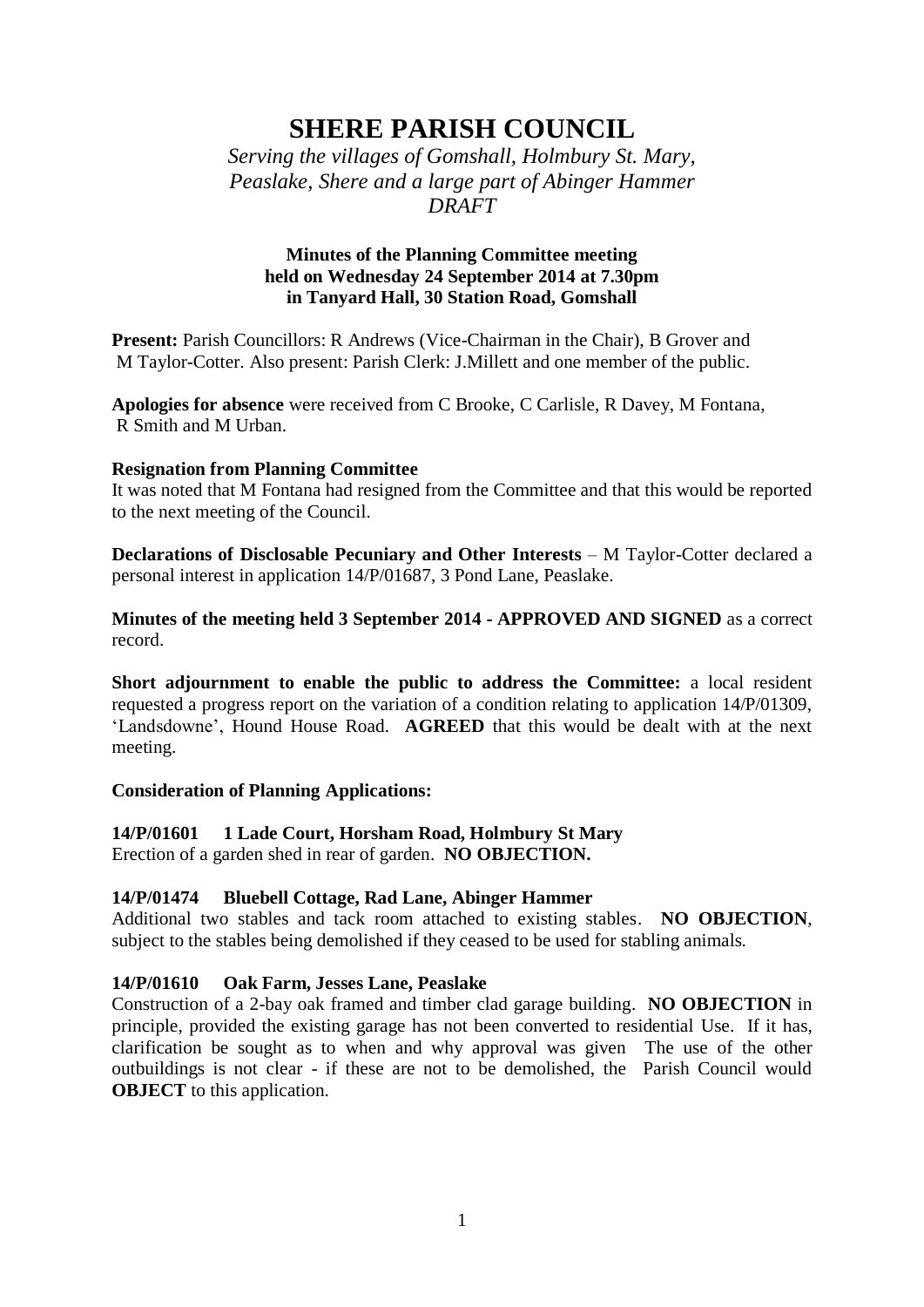# **14/P/01609 Bluebell Rise, Hound House Road, Peaslake**

Erection of a new single storey garage following demolition of an existing outbuilding. **NO OBJECTION** provided that there is a condition that the new garage is for non-residential use**.**

# **14/P/01591 1 Cherrybank Cottages, Horsham Road, Holmbury St Mary**

Extension to existing  $1<sup>st</sup>$  floor balcony and construction of a ramp from balcony to top of retaining wall garden platform. **NO OBJECTION.**

# **Confirmation of decision made by South East Ward Councillors after delegation of the application:**

# **14/P/01586 Yew Thatch, Woodhouse Lane, Holmbury St Mary**

Variation of condition 2 (materials) and condition 15 (drawing nos) of 13/P/00553 approved 20/05/13 for erection of a five bedroom detached house following demolition of existing dwelling. **CONFIRMED NO OBJECTION.**

# **Applications received after the agenda had been printed:**

# **14/P/01682 Burrows Croft, Birches Lane, Gomshall**

Erection of first floor extension, open entrance porch and alterations. **NO OBJECTION.**

# **14/P/01687 3 Pond Lane, Peaslake**

Detached oak frame car port. **OBJECT** as the development could be detrimental to the Conservation Area and create a precedent, in Peaslake. Query whether there had been a condition that no further development would be allowed at this address and whether the garage infringes the building line.

*(Note: M Taylor-Cotter declared a personal interest in this application)*

**Consideration of Tree applications** including those received after the agenda had been printed.

# **14/T/00228 Upper Garth, Upper Street, Shere**

Fell Apple Tree as old and dying and is liable to fall (Shere Conservation Area). **NO OBJECTION.**

# **Planning Inspectorate Appeal Decisions:**

# **14/P/00109 Copperkins, Burrows Cross, Shere**

Erection of chalet style detached dwelling, construction of new access and parking for two cars on land adjoining Copperkins. **AGREED** that no further comments be made to the Planning Inspectorate, over and above those already submitted to Guildford Borough Council.

# **14/P/00883 Burrows Cross House, Burrows Cross, Shere**

Addition of a dormer window to an existing garage/loft space. **NOTED** that, as this appeal was proceeding under the Householder Appeals Service, there was no opportunity to submit further comments.

# **Local Plan**